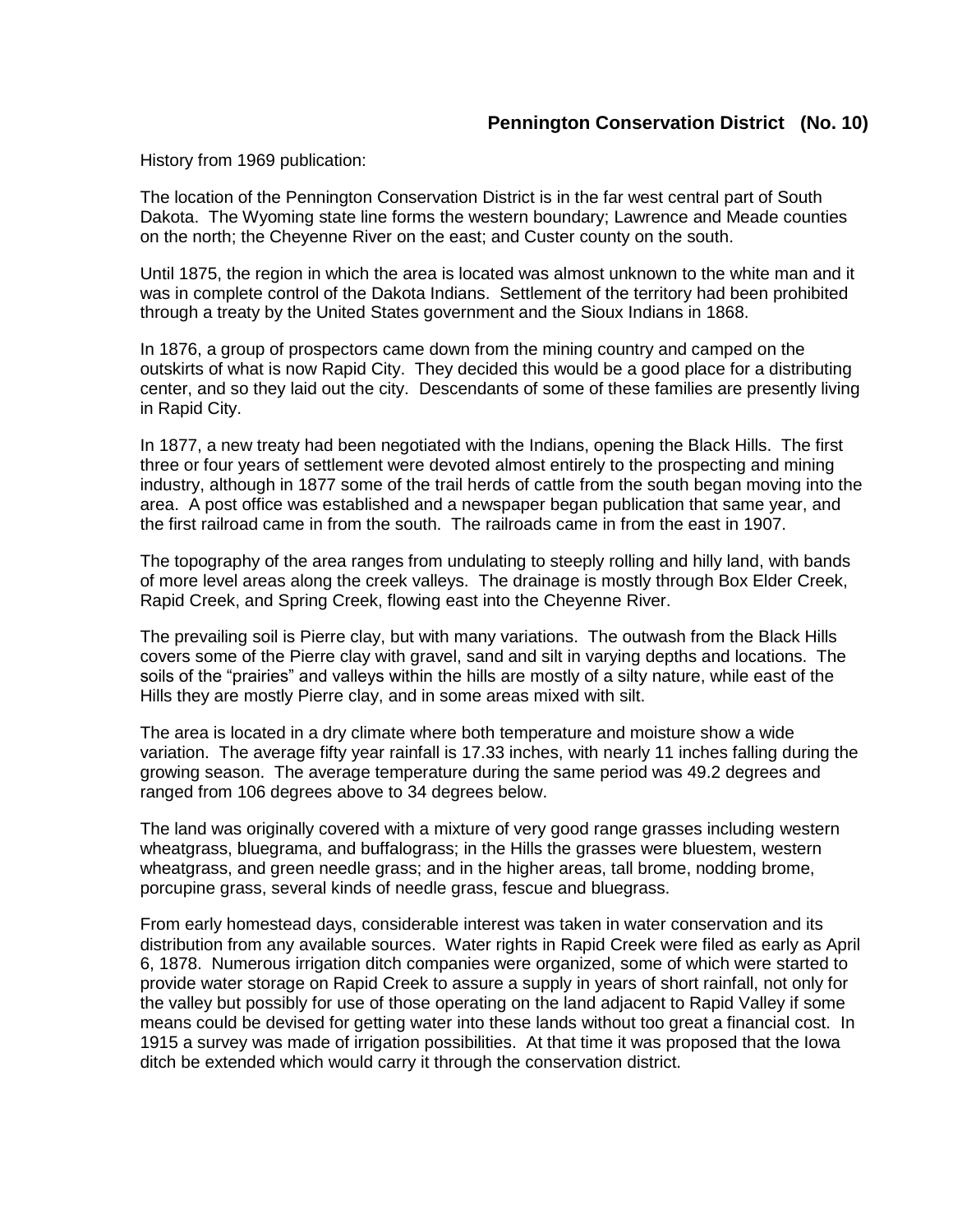Water shortage has always been a problem in this area and the farmers and stockmen have often been faced with feed and water shortages, and have sought methods of bringing water from the Hills to their farms and ranches through some type of irrigation or ditches. As they studied the matter, they found that the water rights had the available water pretty well tied up.

In 1939, they set up a committee to study the matter of getting water from the Pactola Dam when it was completed. The committee composed of Jens Keilstrup, Seth Hurlbert, and A. E. Nelson conducted meetings and invited outside speakers and sought whatever help they could find and the matter of getting water through operation of the Water Facilities Act was considered. The outcome was that they figured that a soil conservation district would probably be a more effective organization because it represented so many more people.

A temporary committee of seven was set up to assist in formulating plans for a conservation district. They held meetings, circulated petitions and held a hearing in March 1940, and conducted the referendum in July. The organization meeting was held August 8, 1940, and they were ready for operation.

The first supervisors were: George Eggers, New Underwood; Jens Keilstrup, Farmingdale; V.C. Anderson, Caputa; Seth Hurlbut, Caputa; and William Hilmer, New Underwood.

The problems facing the Conservation District as specified by the supervisors were: wind erosion was showing its ugly head as brought on by insect infestations, complete removal of vegetative cover, and improper land use; water erosion; noxious weeds; shortage of water for livestock and for irrigation; and cutting of native timber along the creeks The supervisors proposed to attack these problems by using the following methods and practices: extensive grass seeding to be done by using native and adapted grasses; farmstead tree planting to protect the buildings, barn lots, and gardens; some field shelterbelts; weed control practices; use of farm practices that protect the soil; build stock water dams and dugouts; use water spreading systems; and affiliate with a ditch company or irrigation system.

The original Conservation District as formed comprised approximately 82,758 acres. On July 14, 1942, approval was made of inclusion of an additional 48,640 acres and on July 24, 1943, further approval was made for 128,640 acres. As time moved along, additional interest in the Conservation District was formed and land owners in the adjoined area petitioned for inclusion. On August 10, 1945, approval was made for inclusion of all land in Pennington County west of the Cheyenne River excepting federal land or land in townsites. Total acres of the Conservation District now amounted to 755,115 acres. In 1963, the state legislation made changes in state laws which enables the Conservation District to expand to include land which previously had been excluded. As a result of this legislation, the size of the Conservation District is expected to be increased to 1,065,587 acres which includes federal land and townsites located within the Conservation District boundaries.

The 1963 supervisors were: Laurance Jones, Rapid City, chair, Earl Litch, Hill City, vice chair; Leo Meyer, Owanka, secretary, Clarence Wisehart, Caputa; and E. J. Carstensen, Owanka.

The 1969 supervisors are: Francis Murphy, Hermosa, chairman; Kenneth Stover, Owanka, vice chairman; Ed Anderson, Rapid City, secretary and treasurer; Harry Marshall, Rapid City; and Harold Cox, Box Elder.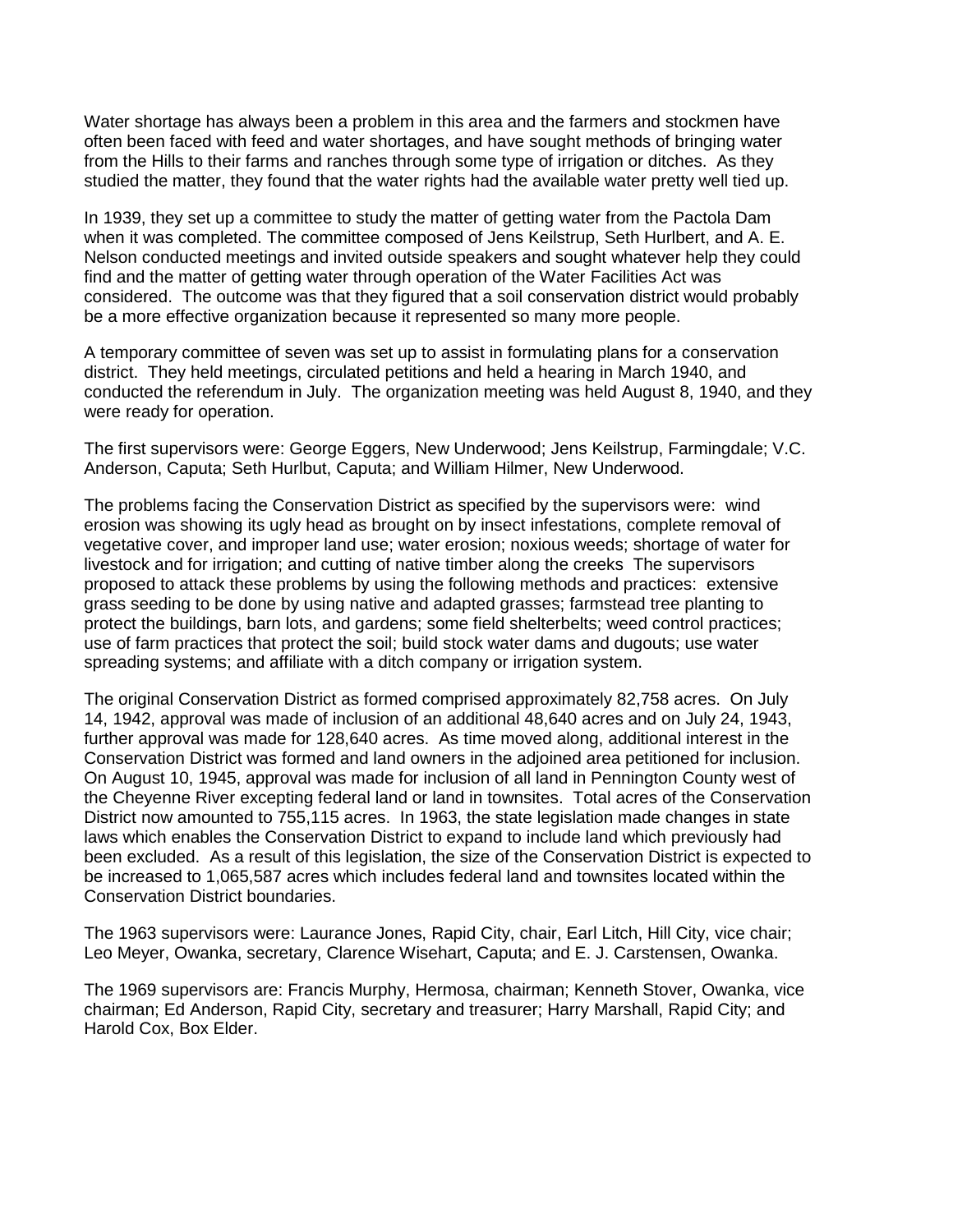Updated information provided in 2012:

The decision was made to publish a monthly newsletter in 1954. A tree planter was purchased in 1954. Supervisor's In the 50's were: Russel Ferrin, Clarence Wisehart, Ralph Kopp, Emil Carstensen, Lawrence Jones, Earl Litch, Leo Meyer.

The Annual Plan was updated in 1964. This encouraged tree planting of all kinds, such as living snowfence, farmstead shelter/belts, field windbreaks, and renovation plantings. Also, the promotion of good weed control in general, especially in new plantings.

The Annual Plan was rewritten after the 1972 flood to include the Conservation District in the flood program. On June 9, 1972, flood disaster has evidenced an urgent need for Conservation District's to carry out their responsibilities in land use planning and its importance to community development. Planning for the future of the flood devastated areas.

The county allocation for the 70's was \$3,000 per year. National dues were \$75, and SDACD dues were \$60. Some of the most prominent concerns were controlling non-point source pollution, timber thinning, and Mountain Pine Beetle infestations, Dutch Elm disease, and Prairie Dog control. The Rapid Creek Watershed application, water loss in Spring Creek, illegal appropriation of water from Box Elder Creek watershed, and sedimentation on Canyon Lake was studied. Subject of changing the voting precinct boundary lines between East and West Pennington County was discussed.

The supervisor's for the 1970's were: Frances Murphy, Kenneth Stover, Jerry Marsh, Ed Anderson, Harold Cox, Harry Marshall, Lloyd Rypkema, Beverly Perrine, Charles Johnson, and Whitney White.

A Long Range work plan was written in 1980. Following is a list of long range priorities. They are listed in order of Importance. First priority is the establishment of erosion control systems on dry cropland. A close second is the proper management of rangeland. Thinning, harvesting, disease and insect control on woodland. Renovation and maintenance of tame pastures and hay lands followed by erosion control in our urban areas.

In the 1980's Tom Quinn was the District Conservationist until 1986. Gene Waterson filled the position. Gene retired in December 2010. The Conservation District newsletter was published starting in January 1984, it is published quarterly. The Conservation District's projects were the Canyon Lake Water Quality project. A grant was received for work on the watershed from Pactola Dam thru Canyon Lake along with funds from SCS. A living snowfence was installed to promote erosion and weed control. In 1988 there was a major wildfire on Westberry Trails. There were 163 fires burning 23,000 acres during this time.

During this time the supervisor's were: Charles Johnson, Kenneth Stover, Harry Marshall, Whitney White, Harold Cox, Walter 'Bud' Jones, Jim Pahl, Kenneth Singpiel, Elizabeth Nash, Tim Stover, David Garrett , and Lavern Ernst.

The Annual Plan of Operation was revised in 1995. The primary objective of the Conservation Districts and NRCS is to encourage and provide technical assistance to farmers and landowners to conserve their natural resources. Major concerns were noxious weeds, especially in the watershed areas, tree thinning for more runoff and wildlife wildfires, prairie dogs, urban deer problems, and downstream water quality. The Conservation District participated in the Lower Rapid Creek watershed assessment project, non-point source pollution control. Farmers and ranchers below Rapid City are greatly concerned about the quality of Rapid Creek.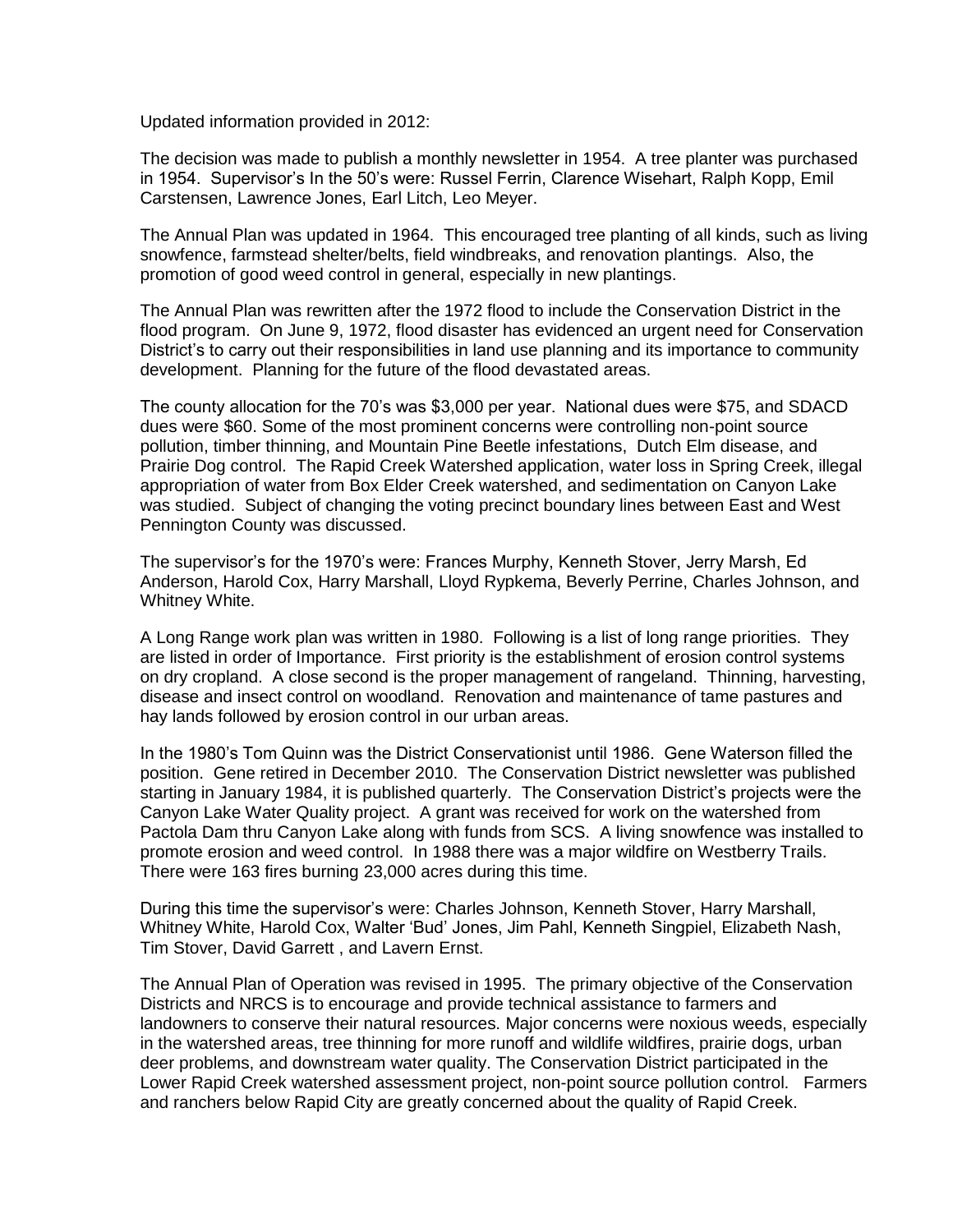Pennington Conservation District participated with the Hills Area Conservation Districts in the Western Bootstrap Program. This was a 3 year program to educate ranchers on management issues, it was started in 1995. Each local group determined its agenda and needs and all members received an inventory of natural resources.

Part of the public outreach was participating in the Water Festival at the School of Mines, local speech contests, sending students to the Wildlife Camp and the Range Camp, SD Ag in the Classroom, Aerial Photo contest, Karst Scholarship, Arbor Day contest, Soil & Moisture Clinic.

Mining and reclamation were prominent concerns of the Conservation District. The Board keeps informed, these projects will have no effect on prime or important farmland. In 1998 the Conservation District books were computerized.

Supervisors for the 90's were: Walter "Bud" Jones, William Coleman, Ken Singpiel, Charles Johnson, Tim Stover, Roberta Vaughn, William Aby, Lloyd Marti, Dean Talty, Keith Ham, Mike Knuppe, Suzanne Koch, and Robert Schmitz.

During the 2000's a fabric machine was purchased, a Great Plains 10 ft No-Till Drill and a Donahue Implement Trailer to move the drill was purchased, also a 15'8" x 30' portable building, to house the no-till drill, and a 12'x30' portable building to house the fabric machine and the tree planter.

Four Living Snow fences were designed for spring 2001, along areas of the interstate 90. Producers affected were Lavern and Sue Koch, Don Wiebers, Elmer Simons, and Monte Simons. A 2 year grant for a biological weed control project to demonstrate the effectiveness of and increase the acceptance of biological control of introduced weed species (Canada thistle and Leafy Spurge). After seeing the positive results, there was a need to continue the project, and a request for a 1 year extension was requested. During the project large numbers of the bio-control agents were released on selected sites in 8 Conservation Districts in 2003.

Pennington Conservation District participated in the Upper Cheyenne River Watershed assessment with the Fall River Conservation district as the project leader. The purpose was to conduct natural resource measurements and activities for the Cheyenne River Initial Watershed assessment TMDL study in 2003.

Black Hills EcoRegion project in 2004 addressed the Elk problem on private land in the Black Hills. The project focused on impacts to private landowners. This project was sponsored by the Hills Area Conservation District's work groups, GF&P and Custer State Park. Pennington Conservation District approved the proposal.

The Battle Creek fire in Pennington County along with fires in Lawrence County and Meade County claimed a total of 24,750 acres in the Black Hills. A grant was awarded by the State Conservation Commission to the three conservation districts affected. The Black Hills Fire Rehabilitation Project assisted private landowners in tree and shrub plantings, grass seeding and treating noxious weeds. This project went from 2002 to 2005.

The Owanka Rural Water association was established in 2006. This project provided a deep well for 12 Individual ranchers. NRCS provided technical assistance. The well was completed in 2011.

The Lower Cheyenne River Watershed partnership was established to facilitate a better understanding and appreciation of and education on watershed-related issues and their impact